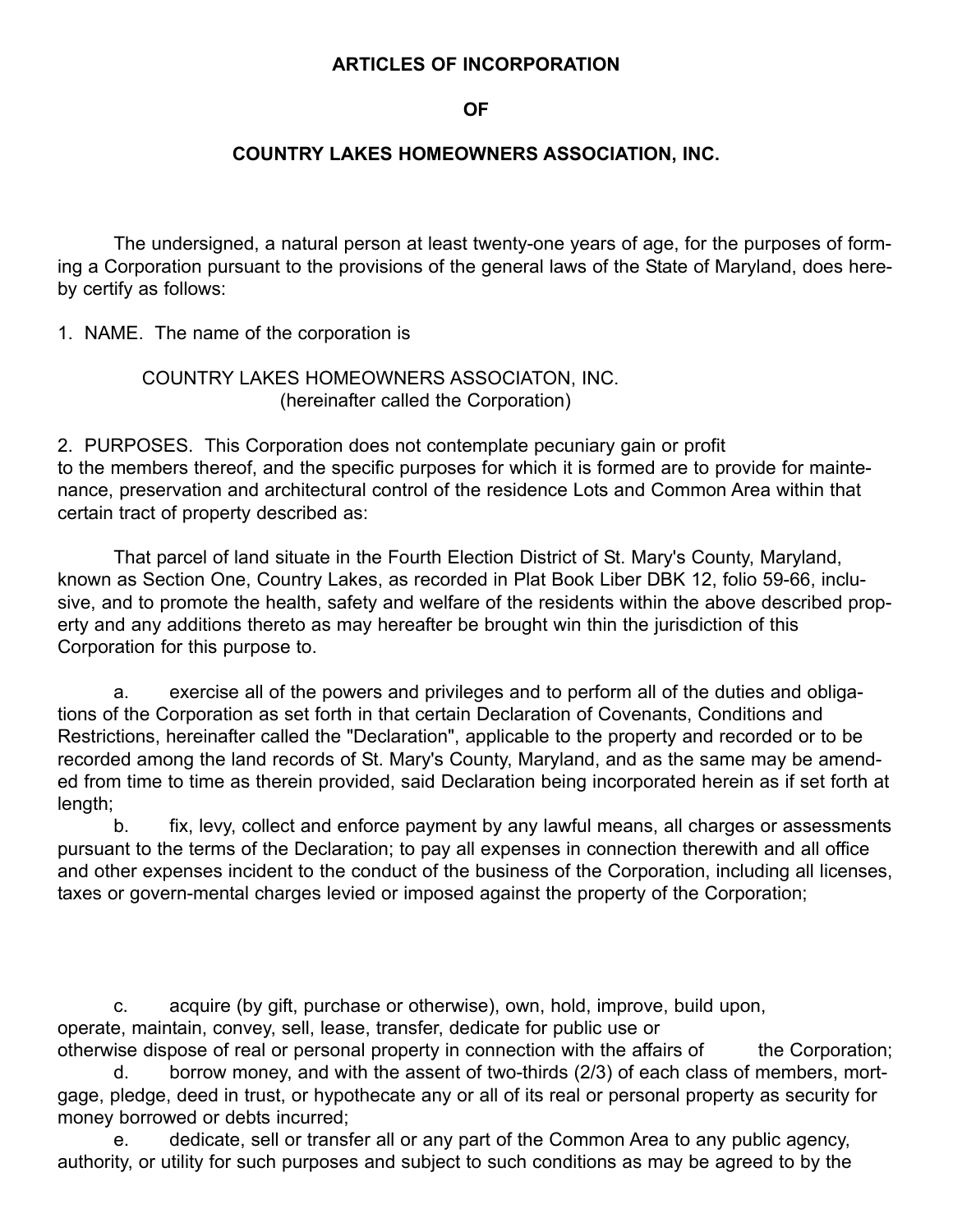members. No such dedication or transfer shall be effective unless an instrument has been signed by two-thirds (2/3) of each class of members agreeing to such dedication, sale or transfer;

f. participate in mergers and consolidations with other nonprofit corporations organized for the same purposes or annex additional residential property and Common Area, provided that any such merger, consolidation or annexation shall have the assent of two-thirds (2/3) of each class of members;

g. have and to exercise any and all powers, rights, and privileges which a corporation organized under the Corporation Laws of the State of Maryland by law may now or hereafter have or exercise.

3. REGISTERED AGENT. The post office address of the principal office of the Corporation in Maryland is Mechanicsville, Maryland 20659. The name and post office address of the resident agent of the Corporation is Benjamin H. Burroughs, Jr., Mechanicsville, Maryland 20659. Such registered agent is a citizen of Maryland, and actually resides therein.

4. MEMBERSHIP. Every person or entity who is a record owner of a fee or undivided fee interest in any Lot which is subject by covenants of record to assessment by the Corporation, including contract sellers, may be a member of the Corporation. The foregoing is not intended to include persons or entities who hold an interest merely as security for the performance of an obligation. Membership shall be appurtenant to and may not be separated from ownership of any Lot which is subject to assessment by the Corporation.

5. VOTING RIGHTS. The Corporation shall have two classes of voting membership.

CLASS A. Class A Members shall be all Owners, with the exception of the Dec-larant, and shall be entitled to one vote for each Lot owned. When more than one person holds an interest in any Lot, all such persons shall be members. The vote for such Lot shall be exercised as they determine, but in no event shall more than one vote be case with respect to any Lot.

Class B. The Class B member(s) shall be the Declarant (as defined in the Dec-laration), and shall be entitled to three (3) votes for each Lot owned. The Class B membership shall cease and be converted to Class A membership on the happening of either of the following events, whichever occurs earlier:

> (a) when the total votes outstanding in the Class A membership equals the total votes outstanding the in the Class B membership; or

(b) On January 1, 1985.

6. DIRECTORS. The Corporation shall have such a number of Directors as may be set forth in the by-laws, but shall have at least three directors, and Benjamin H. Burroughs, Jr., F. Elliott Burch, Jr., and F. Michael Harris, shall act as such until the first annual meeting, or until their successors are duly chosen and qualified.

7. DISSOLUTION. The Corporation may be dissolved with the assent given in writing and signed by not less than two-thirds (2/3) of each class of members. Upon dissolution of the Corporation, other than incident to a merger or consolidation, the assets of the Corporation shall be dedicated to an appropriate public agency to be used for purposes similar to those for which this Corporation was created. In the event that such dedication is refused acceptance such assets shall be granted, conveyed and assigned to any nonprofit corporation, association, trust or other organization to be devoted to such similar purposes.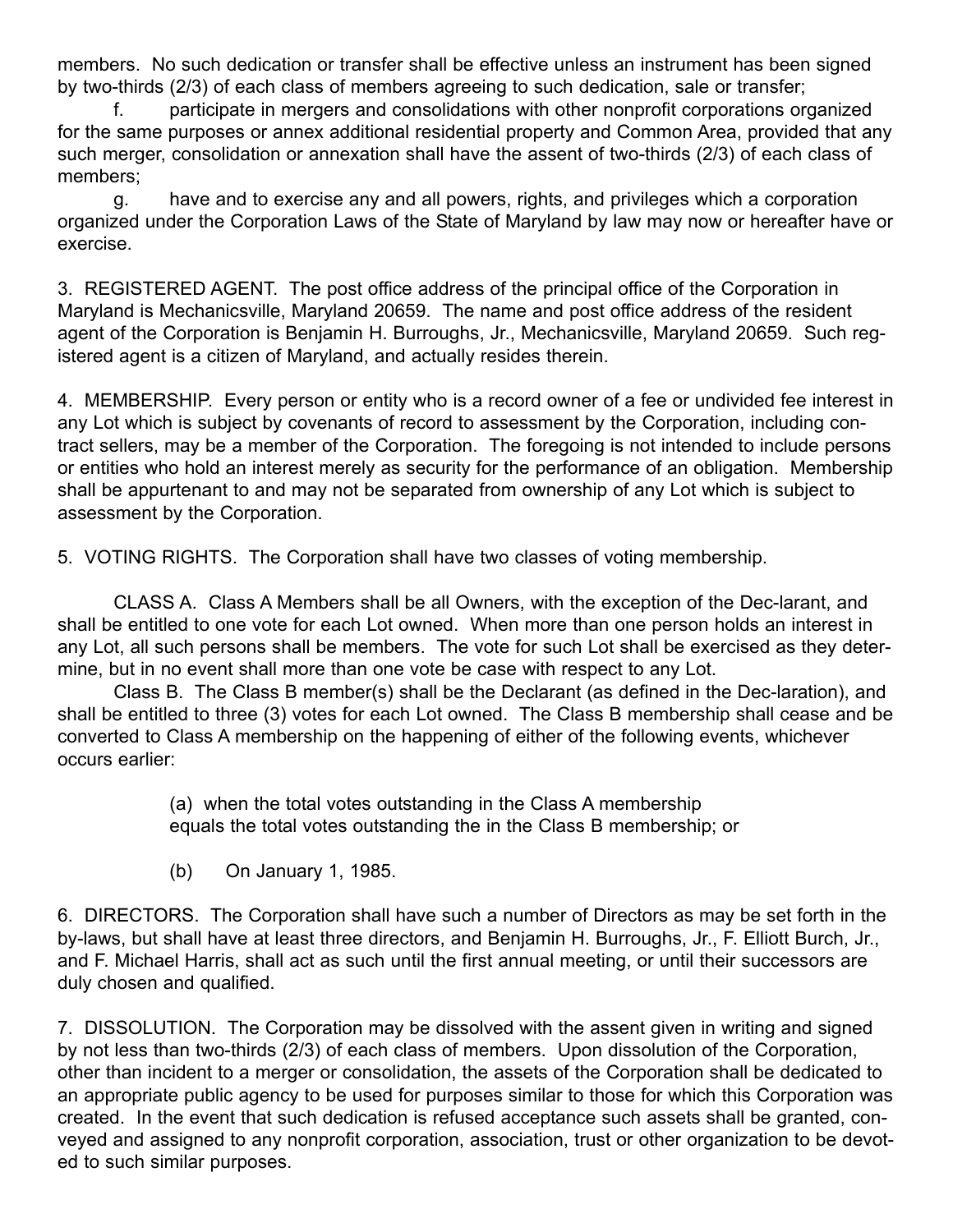8. DURATION. The Corporation shall exist perpetually.

9. AMENDMENTS. Amendment of these Articles shall require the assent of 75 percent (75%) of the entire membership.

10. FHA/VA APPROVAL. As long as there is a Class B membership, the following actions will require the prior approval of the Federal Housing Administration or the Veterans Administration: annexation of additional properties, mergers and consol-idations, mortgaging of Common Area, dedication of Common Area, dissolution and amendment of these Articles.

IN WITNESS WHEREOF, I have signed these Articles of Incorporation this 9th day of December, 1977.

(Signature on File) BENJAMIN H. BURROUGHS, JR. Incorporator Mechanicsville, Maryland 20659

STATE OF MARYLAND, COUNTY OF ST. MARY'S, TO WIT:

On this 9th day of December, 1977, before me, the subscriber, personally appeared Benjamin H. Burroughs, Jr., known to be the individual described in and who executed the aforegoing certificate and acknowledged to me that he executed the same.

WITNESS my hand and Notarial Seal:

(Signature and Seal on File) Joanne D. Schindler Notary Public

My Commission Expires: 7/1/78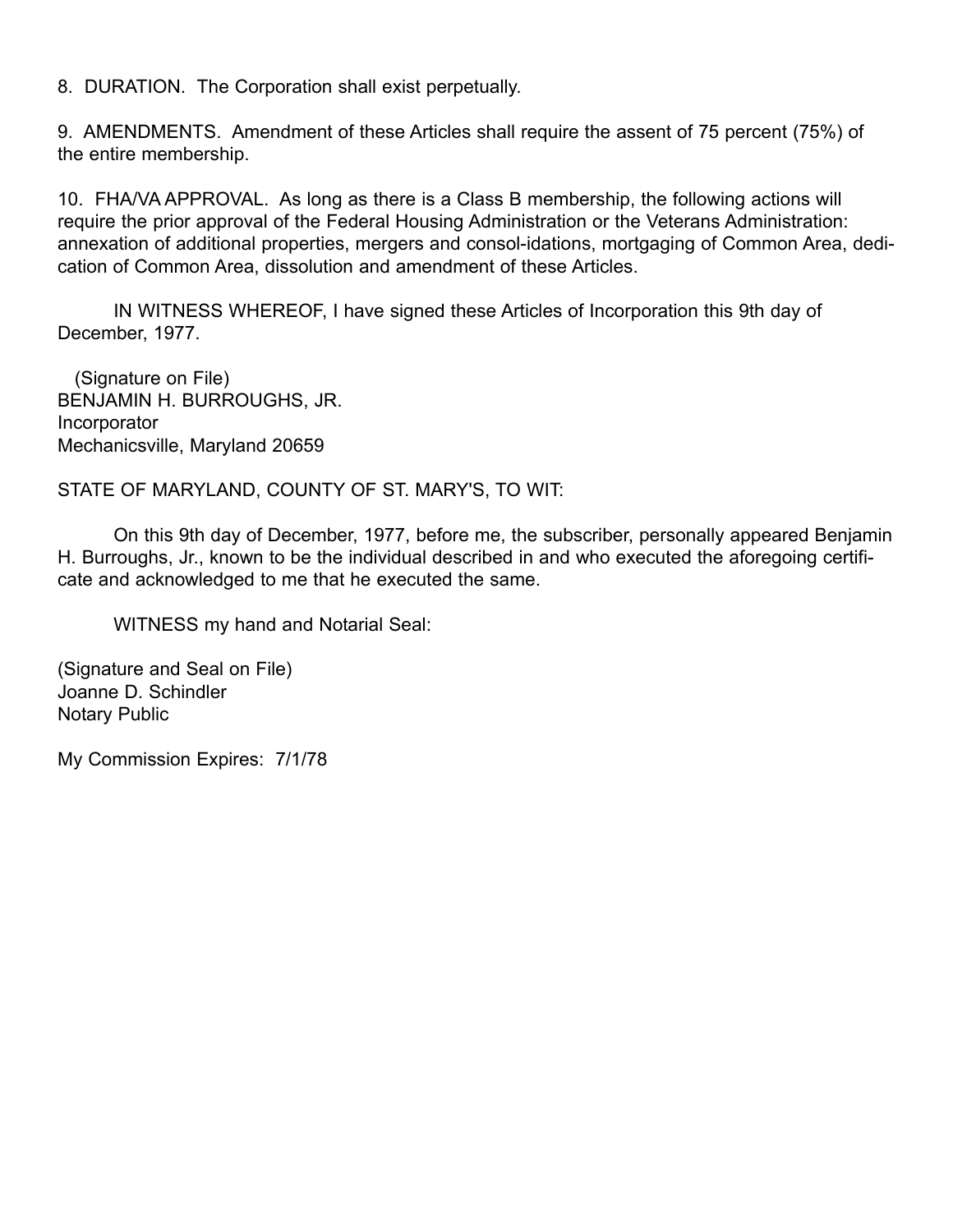ARTICLES OF INCORPORATION OF COUNTRY LAKES HOMEOWNERS ASSOCIATION, INC.

Approved and received for record by the State Department of Assessments and Taxation of Maryland December 14, 1977, at 8:30 o'clock a.m. as in conformity with law and ordered recorded.

Recorded in Liber 2462, folio 000444, one of the Charter Records of the State Department of Assessments and Taxation of Maryland

Bonus tax paid \$20.00. Recording fee paid \$15.00. Special Fee paid \$

To the clerk of the Circuit Court of St. Marys County

IT IS HEREBY CERTIFED, that the within instrument, together with all indorsements thereon, has been received, approved and recorded by the State Department of Assessments and Taxation of Maryland.

AS WITNESS my hand and seal of the said Department at Baltimore.

(Signature on File)

Seal on File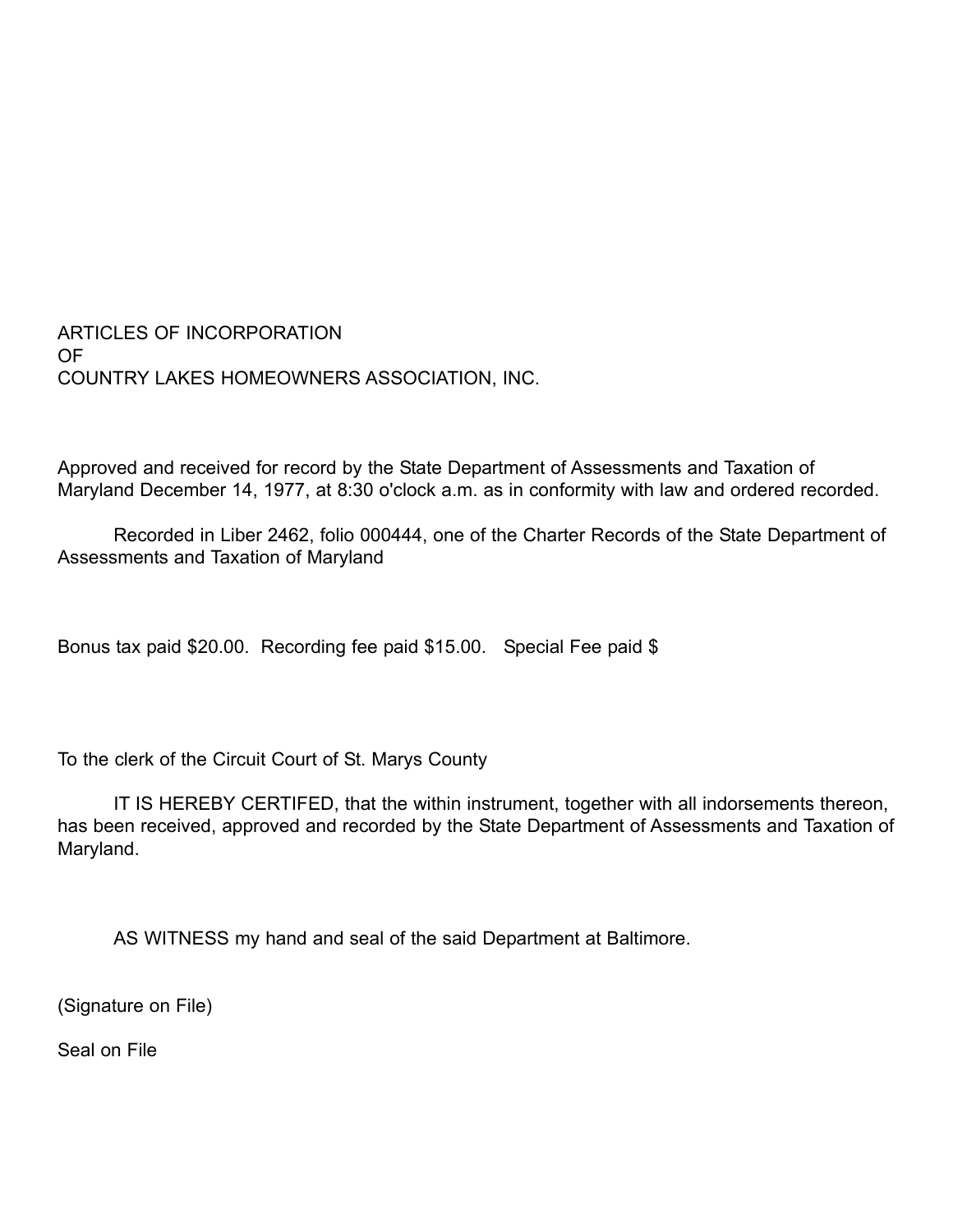# COVENANTS AND RESTRICTIONS, P.U.D. SECTIONS II, III AND IV COUNTRY LAKES

1. The lots sold in Country Lakes shall be used only for single family residences, i.e., no commercial uses shall be permitted thereon.

a. No trailers shall be permitted for residential use.

b. Homes constructed on sold lots shall be completed within two years from date of commencement of construction.

c. All homes constructed on sold lots shall have a minimum living space of: 1) 1100 square fee for one story ramblers; 2) 900 square feet of living space on the top floor for a split foyer; 3) 1800 square feet for two story homes.

d. There shall be no breeding, boarding, or selling of animals conducted on said lots; the keeping of animals for domestic purposes, and for the lot owner's pleasure is permitted.

2. No lot shall be used or maintained as a dumping ground for rubbish. Trash, garbage, or other waste shall not be kept except in sanitary containers. All equipment for the storage or disposal of such materials shall be kept in a clean and sanitary condition. No unregistered motor vehicles, machinery or scrap material shall be stored on the lots, if same be in open view of persons on a nearby street.

3. All lot owners shall be members of the Country Lakes Citizens Association, and shall promptly pay said Association dues. The Association having the authority to obtain liens on any owner's lot for failure to pay said dues.

January 4, 1984

TEST:

(Signature on File) (Signature on File) Oliver R. Guyther **Benjamin H. Burroughs, Jr. Benjamin H. Burroughs, Jr.** General Partner

SCHEDULE A

COVENANTS AND RESTRICTIONS, P.U.D. COUNTRY LAKES, SECTION I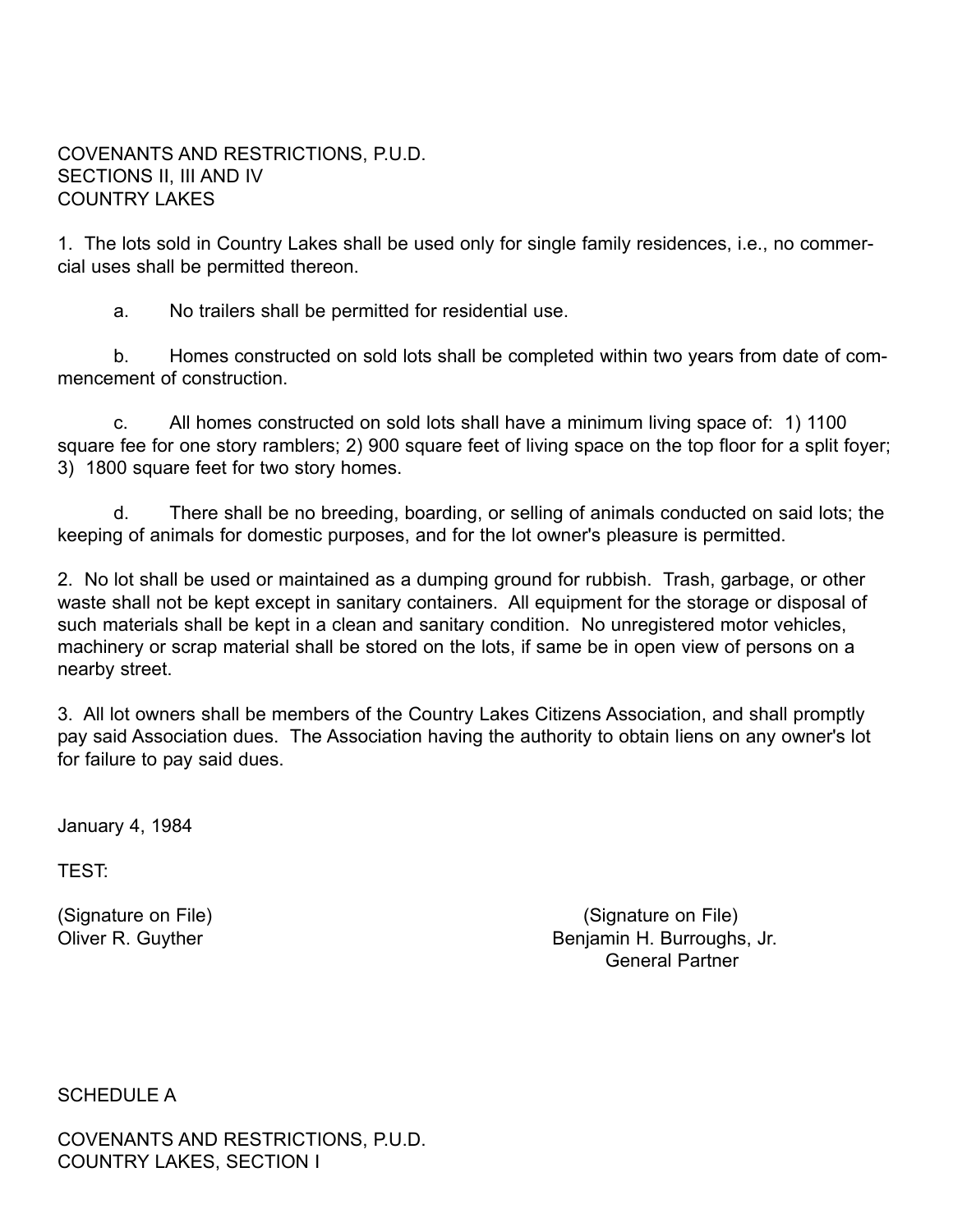- 1. The lots sold in Country Lakes shall be used only for single family residences, i.e., no commercial uses shall be permitted thereon.
	- a. No trailers shall be permitted for residential use.
	- b. Homes constructed on said lots shall be completed within two years from date of commencement of construction.
	- c. All homes constructed on said lots shall have a minimum living space of:
		- 1) 1100 square feet for one story ramblers, 2) 1000 square feet for split foyers,
		- 3) 1800 square feet for two story homes.
	- d. There shall be no breeding, boarding, or selling of animals conducted on said lots; the keeping of animals for domestic purposes, and for the lot owners pleasure is permitted.

2. All lot owners shall be eligible for one membership for each lot owned in the Country Lakes Community Association, which association shall be formed when forty (40) homes have been built and occupied on the subdivision;

a. The owner-developers agree to deed the .55 acre recreation area, two ball

diamonds, and the tennis courts to the Community Association when the said forty homes are occupied;

b. The Community Association shall:

1) Establish each year (from date of formation) the annual dues for each membership.

2) Adopt regulations of the Association for the purpose of maintaining, controlling, and operating the community association facilities.

3. Lots fronting on, or adjacent to, lakes in the subdivision shall have lot lines running to the center of said lakes.

a. There shall be imposed on each lot adjacent to a lake, a 30 foot easement for the purpose of permitting the easement area to be used, as necessary to maintain said lakes. In the event a lot is fenced, a gate shall be installed by the lot owner in the easement area to allow access to the lakes for maintenance.

b. All water surfaces of said lakes may be used for recreational purposes by any lot owners who property is adjacent to the lakes.

c. On common lot boundaries there shall be a forty foot easement for the sole purpose of a means of ingress and egress for equipment necessary for the maintenance of the lakes.

d. Costs of maintaining the lakes shall be shared by lot owners adjacent to the lakes, on a pro rata basis in proportion to the number of feet their respective lots front on said lakes. The type, and amount, of maintenance to be done shall be decided by a majority of the owners of the lots fronting on said lakes.

e. There shall be no construction into the lakes which protrude from the average mean water line into the water for a distance in excess of ten feet, nor shall the use of boats driven by power be permitted on any of the lakes.

f. All lake front lot owners shall seek the guidance of the St. Mary's County Soil Conservation office as to the proper maintenance of said lakes.

Dated: May 11, 1976 COUNTRY LAKES, A MARYLAND PARNERSHIP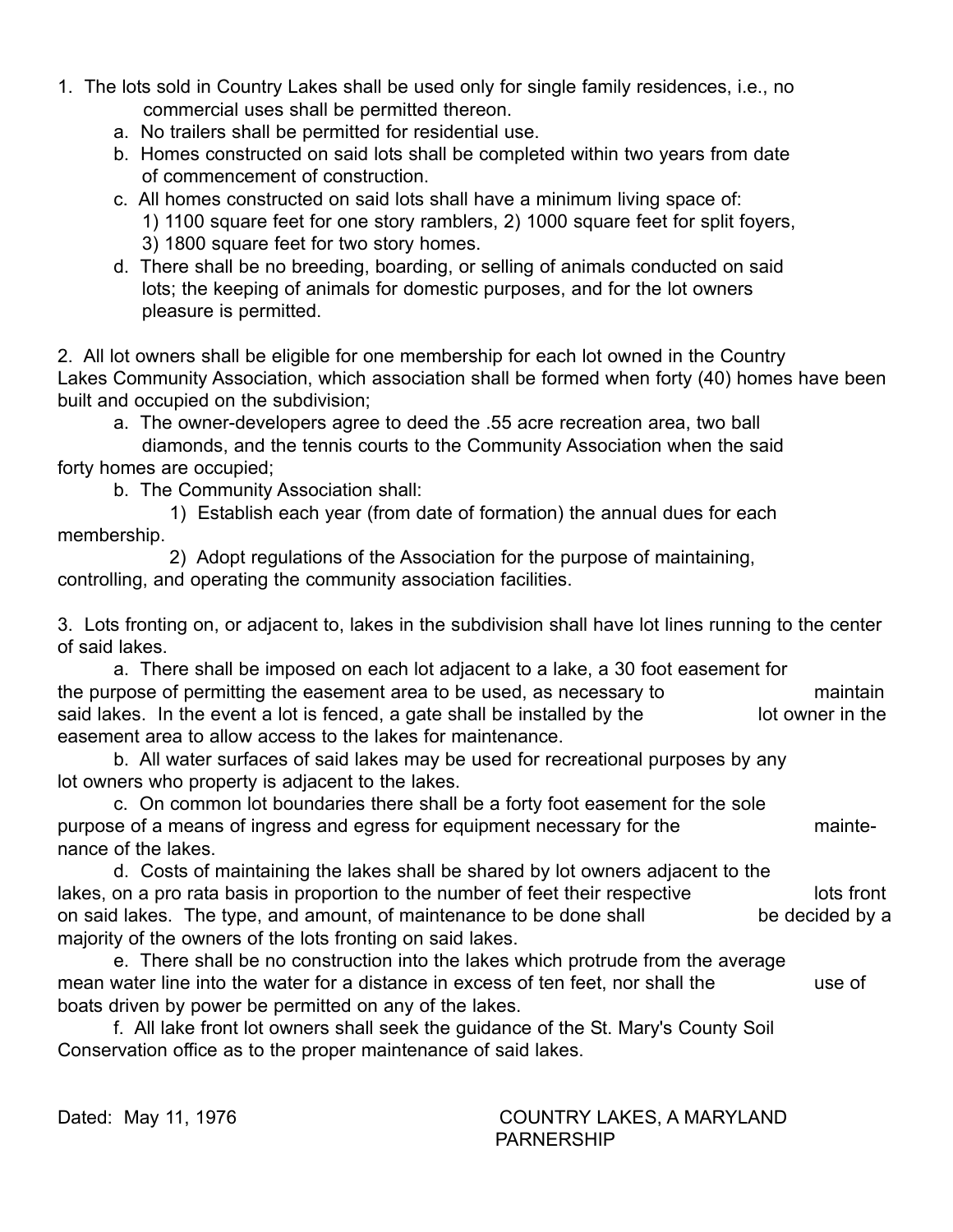By (Signature on File) Benjamin H. Burroughs, Jr. General Partner

COVENANTS AND RESTRICTIONS, P.U.D. COUNTRY LAKES, SECTION II

1. The lots sold in Country Lakes shall be used only for single family residences, i.e., no commercial uses shall be permitted thereon.

a. No trailers shall be permitted for residential use.

b. Homes constructed on sold lots shall be completed within two years from date of commencement of constructions.

c. All homes constructed on said Lots shall have a minimum living space of: 1) 1100 square feet for one story ramblers, 2) 1000 square feet for split foyers, 3) 1800 square feet for two story homes.

d. There shall be no breeding, boarding, or selling of animals conducted on said lots; the keeping of animals for domestic purposes, and for the lot owners pleasure in permitted.

2. All lot owners shall be eligible for one membership for each lot owned in the Country Lakes Community Association, which association shall be formed when forty (40) homes have been built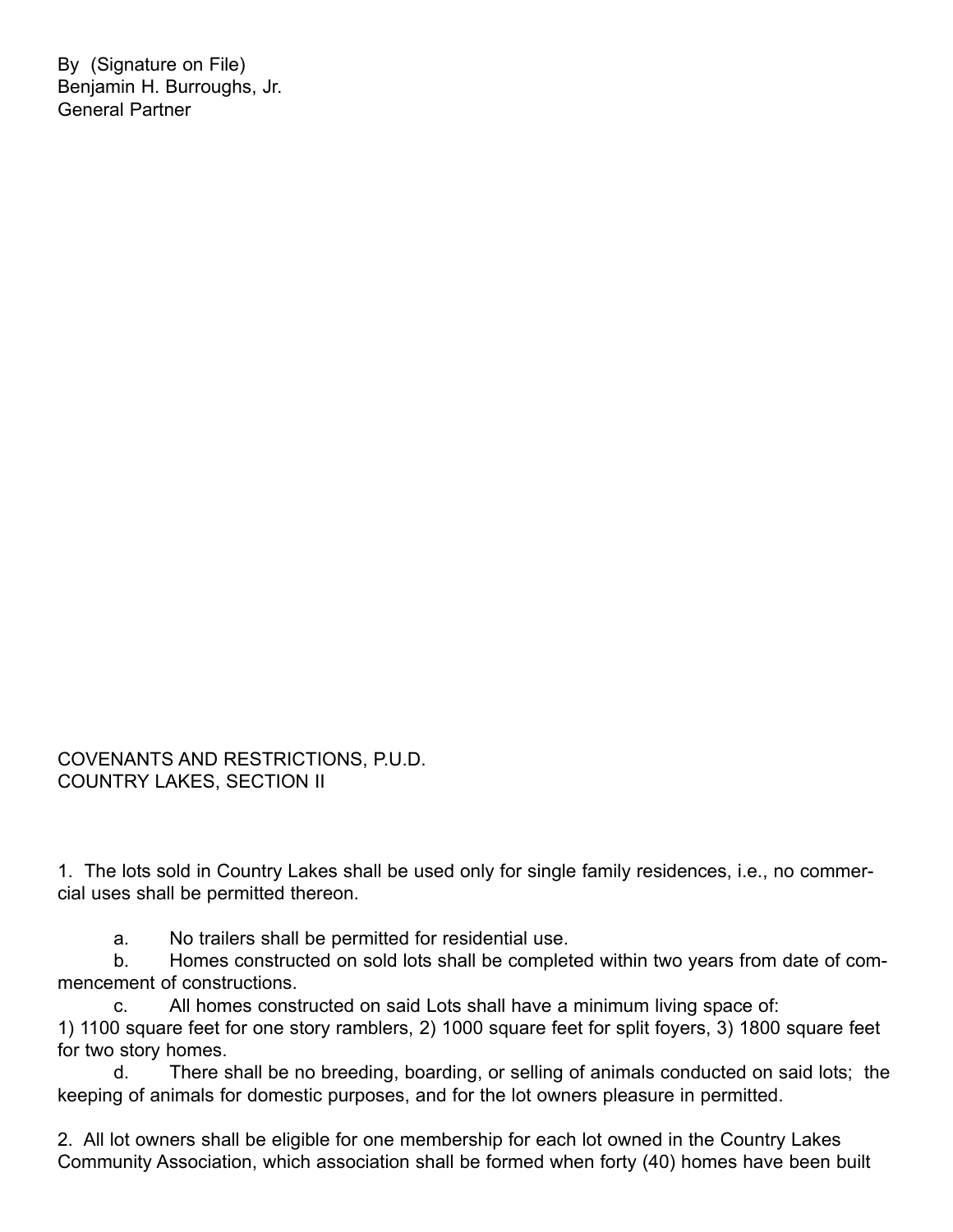and occupied in the subdivision.

a. The owner-developers agree to deed the .55 acre recreation area, two ball diamonds, and the tennis courts to the Community Association when the said forty homes are occupied:

b. The Community Association shall:

1) Establish each year (from the date of formation) the annual dues for each membership.

2) Adopt regulations of the Association for the purposes of maintaining, controlling and operating the community association facilities.

COUNTRY LAKES, A MARYLAND PARTNERSHIP

By (Signature on File) Benjamin H. Burroughs, Jr., GENERAL PARTNER DATED: APRIL 1, 1981

COVENANTS AND RESTRICTIONS, P.U.D. SECTIONS II, III AND IV COUNTRY LAKES

1. The lots sold in Country Lakes shall be used only for single family residences, i.e., no commercial uses shall be permitted thereon.

a. No trailers shall be permitted for residential use.

b. Homes constructed on said lots shall be completed within two years from date of commencement of construction.

c. All homes constructed on said lots shall have a minimum ling space of: 1) 1100 square feet for one story ramblers; 2) 900 square feet of living space on the top floor for a split foyers; 3) 1000 square feet for two story homes.

d. There shall be no breeding, boarding, or selling of animals conducted on said lots; the keeping of animals for domestic purposes, and for the lot owners pleasure is permitted.

2. No lot shall be used for or maintained as a dumping ground for rubbish. Trash, garbage, or other waste shall not be kept except in sanitary containers. All equipment for the storage or dispersal of such materials shall be kept in a clean and sanitary conditions. No unregistered motor vehicles, machinery or scrap materials shall be stored on the lots, if same be in open view of persons on a nearby street.

3. All lots owners shall be members of the Country Lakes Citizens Association and shall promptly pay said Association dues. The Association having the authority to obtain liens on any owner's lot for failure to pay said dues.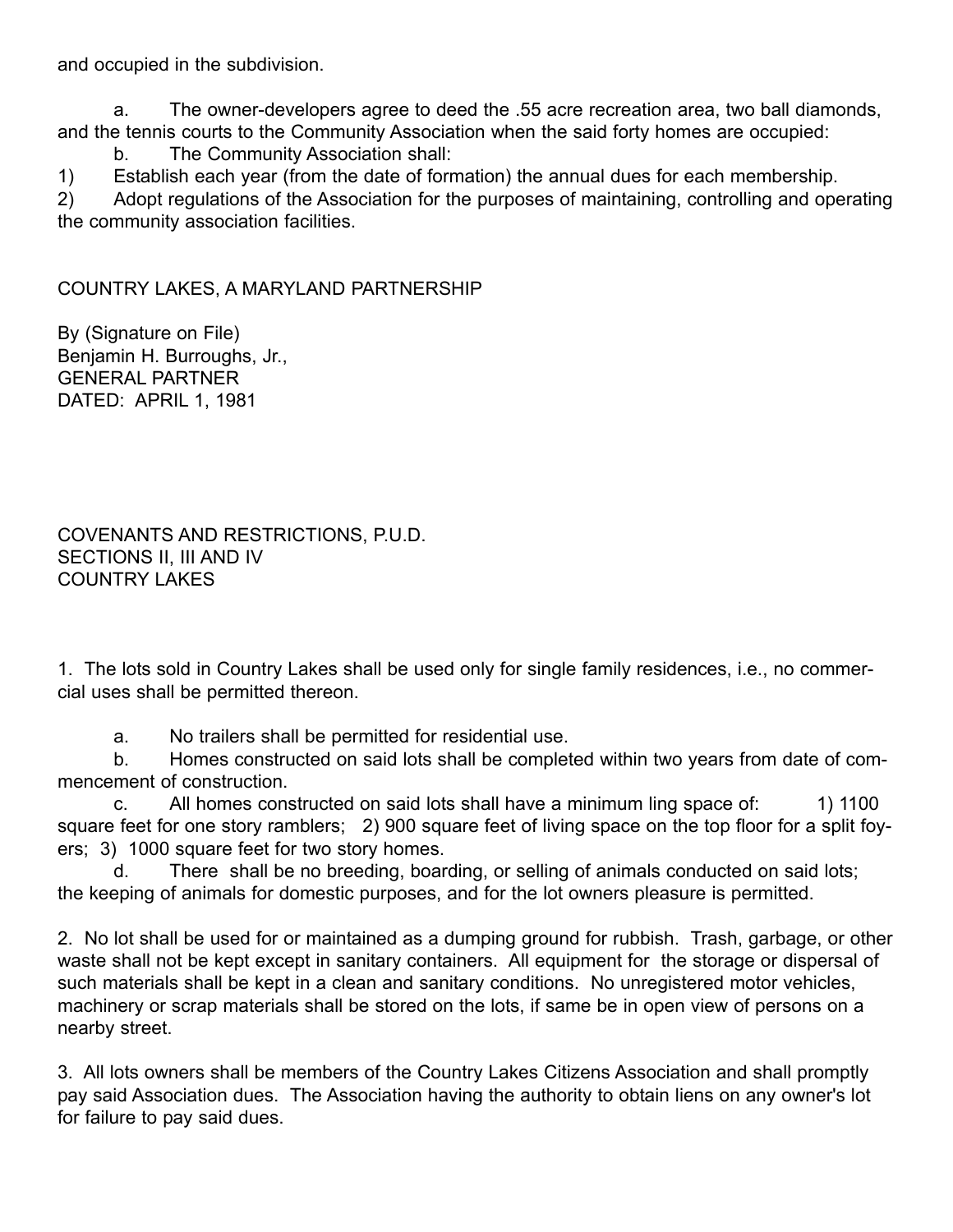January 4, 1984

TEST:

(Signature on File) (Signature on File) Oliver R. Guyther Benjamin H. Burroughs, Jr. General Partner

EASEMENT FOR SUBDIVISIONS

This easement made this 11th day of August 1976, by Benjamin H. Burroughs, Jr., GRANTORS, and SOUTHERN MARYLAND ELECTRIC COOPERATIVE, a body corporate, GRANTEE.

WITNESSETH, that for and in consideration of the sum of One Dollar, (\$1.00), and other good and valuable consideration, the within Grantors do hereby grant and convey unto SOUTHERN MARYLAND ELECTRIC COOPERATIVE, INC., its suc-cessors and assigns, forever, an easement across, over and under the property identified on the plats of subdivision entitled Country Lakes as recorded among the Plat Records of St. Mary's County, Maryland, in Liber 220, folio 251, and identified as "Ten Foot Wide Utility Easement", in accordance with the terms and provisions of such grant as set forth in that certain document entitled "Declaration of Terms and Provisions of Public Utility Easements" which is dated the 17th day of June, 1969, and recorded among the Land Records of St. Mary's County, Maryland in Liber DBK No. 153, folio 249, and in Charles County, Maryland in Liber PCM No. 209, folio 746, and in Calvbert County, Maryland in Liber JLB No. 113, folio 367, and by "Declaration of Terms and Provision of Public Utility Easements" dated February 18, 1969, and recorded among the Land Records of Prince George's County, Maryland in Liber No. 3703, folio 748, which said terms and provision are incorporated herein by reference.

The property rights hereby conveyed are free and clear of all liens and encumbrances except as follows: N/A

Granting also an easement to construct service lines to structures to be built on said property.

WITNESS the hands and seals of the said Grantors.

(Signature on File) Ben Burroughs, Jr.

STATE OF MARYLAND, ST. MARY'S COUNTY, to wit:

I Hereby Certify that on this 11th day of August, 1976 before me, the Subscriber, A Notary Public of the State County Aforesaid, personally appeared: Ben Burroughs, Jr, the Grantors in the foregoing instrument, and they acknowledged the same to be their act for the purpose therein con